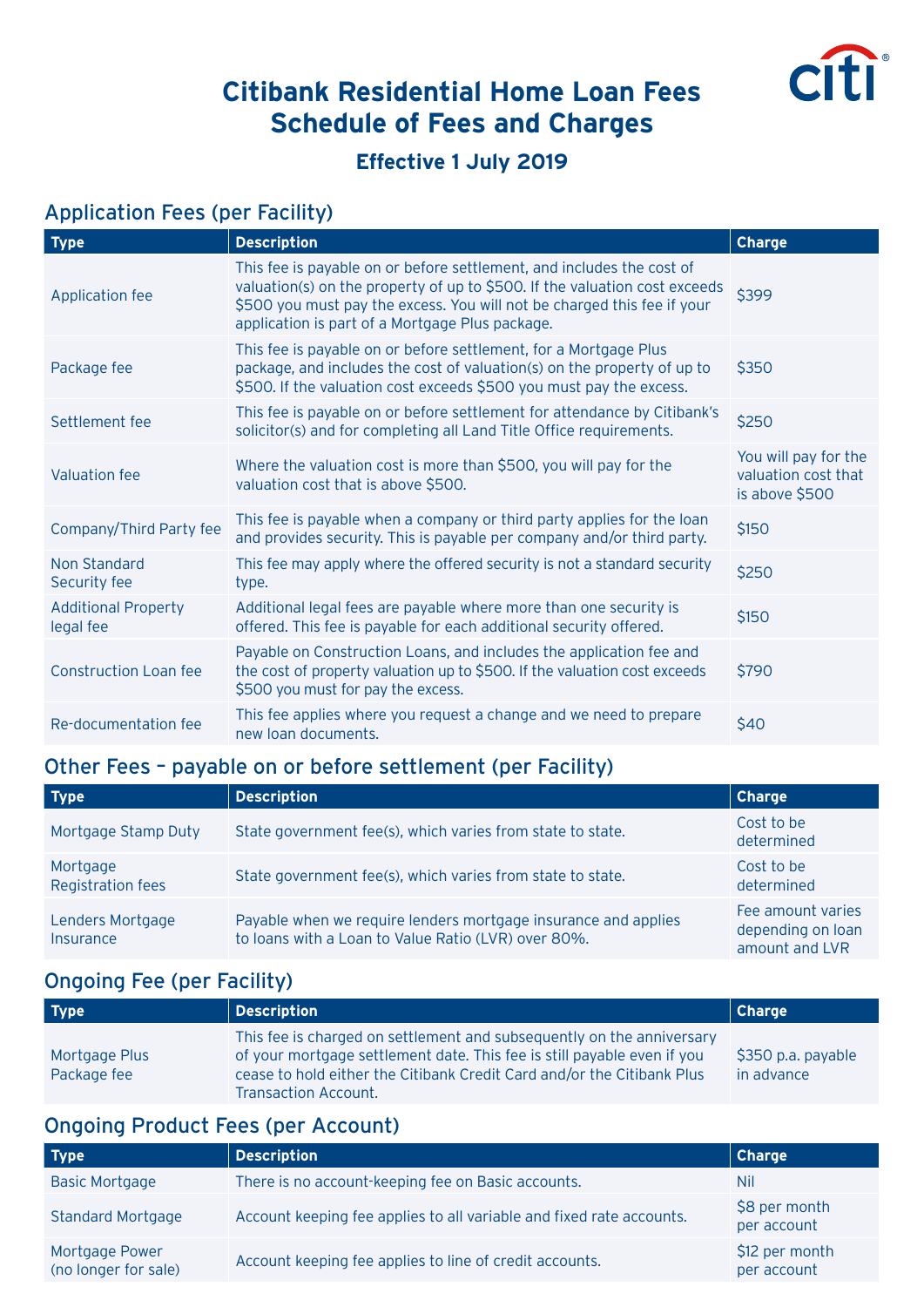## On Occurrence Fees – all products (per Account)

| Type <sup>1</sup>   | Description                                                                                                                                                                                                                                                   | Charge |
|---------------------|---------------------------------------------------------------------------------------------------------------------------------------------------------------------------------------------------------------------------------------------------------------|--------|
| Overdue Payment fee | An overdue payment fee of \$20 will be charged on your home loan if<br>we have not received your full monthly repayment. The fee is payable<br>at 15 days, 30 days, 45 days, and 60 days after the due date for<br>payment while the payment remains overdue. | \$20   |

## Variation Fees – payable on each request to vary a loan

| <b>Type</b>                                                                                                                     | <b>Description</b>                                                                                                                                                                                                                                                                                                                                                                                                          | <b>Charge</b>                                                                                                                       |
|---------------------------------------------------------------------------------------------------------------------------------|-----------------------------------------------------------------------------------------------------------------------------------------------------------------------------------------------------------------------------------------------------------------------------------------------------------------------------------------------------------------------------------------------------------------------------|-------------------------------------------------------------------------------------------------------------------------------------|
| <b>Credit Limit</b><br>re-arrangement                                                                                           | Where the credit limits between your accounts are re-arranged, and<br>does not result in an increase to your overall facility credit limit.<br>This fee is waived as part of a 'Mortgage Plus Package'.                                                                                                                                                                                                                     |                                                                                                                                     |
| Split accounts                                                                                                                  | Where you request us to split your loan into additional accounts, not<br>exceeding four accounts per loan.<br>This fee is waived as part of a 'Mortgage Plus Package'.                                                                                                                                                                                                                                                      |                                                                                                                                     |
| Product change<br>(e.g. Product type:<br><b>Standard to Basic;</b><br><b>Repayment Option:</b><br>P&I to IO or extend<br>terms) | Where there is a product change to your existing loan, e.g.:<br>• covert your existing loan to another product type (eg. Standard<br>Variable to Standard Fixed), or<br>• to another repayment option, or<br>• extend an interest only period<br>This fee is waived as part of a 'Mortgage Plus Package'.<br>A fixed rate break charge may also apply if switching from a fixed rate<br>during the fixed rate period.       | \$1501                                                                                                                              |
| <b>Credit Limit Increase</b>                                                                                                    | Where we approve your credit limit increase, this will result in an<br>increase to your overall facility amount. We may perform a valuation<br>on the property the subject of a security when assessing this request.<br>If we do so, Citibank will pay for the cost of valuations of up to \$500.<br>If the valuation cost exceeds \$500 you must pay the excess.<br>This fee is waived part of a 'Mortgage Plus Package'. |                                                                                                                                     |
| Consent/Security<br>dealing fee                                                                                                 | Where we deal with a security interest, such as releasing a security<br>provider or guarantor from the security. We may perform a valuation<br>on the property the subject of a security when assessing this request.<br>If we do so, Citibank will pay for the cost of valuations of up to \$500.<br>If the valuation cost exceeds \$500 you must pay the excess.                                                          | \$300 <sup>1</sup> plus any<br>applicable solicitor<br>costs, valuation<br>costs above \$500,<br>and government<br>fees and charges |
| Portability/Substitution/<br><b>Additional Security</b>                                                                         | Where we change, substitute (e.g. bridging finance), or add an<br>additional security to your existing loan. We may perform a valuation<br>on the property the subject of a security when assessing this request.<br>If we do so, Citibank will pay for the cost of valuations of up to<br>\$500. If the valuation cost exceeds \$500 you must pay the excess.<br>Government registration/ stamp duty fees also apply.      |                                                                                                                                     |
| Name change (Company<br>to Individual or vice<br>versa)                                                                         | Where we change the name on your existing loan. We may perform a<br>valuation on the property the subject of a security when assessing this<br>request. If we do so, Citibank will pay for the cost of valuations of up<br>to \$500. If the valuation cost exceeds \$500 you must pay the excess.<br>Government registration/ stamp duty fees also apply.                                                                   |                                                                                                                                     |
| <b>Removal or Addition</b><br>of Borrower                                                                                       | Where we add or remove a borrower on your existing loan. We may<br>perform a valuation on the property the subject of a security when<br>assessing this request. If we do so, Citibank will pay for the cost of<br>valuations of up to \$500. If the valuation cost exceeds \$500 you must<br>pay the excess. Government registration/ stamp duty fees also apply.                                                          |                                                                                                                                     |
| Loan term extension                                                                                                             | Where we extend the loan term on your existing loan upon expiry of<br>your loan. We may perform a valuation on the property the subject of<br>a security when assessing this request. If we do so, Citibank will pay for<br>the cost of valuations of up to \$500. If the valuation cost exceeds \$500<br>you must pay the excess.                                                                                          |                                                                                                                                     |

1. Where you apply for more than one type of variation, a maximum fee of \$300 will be charged.